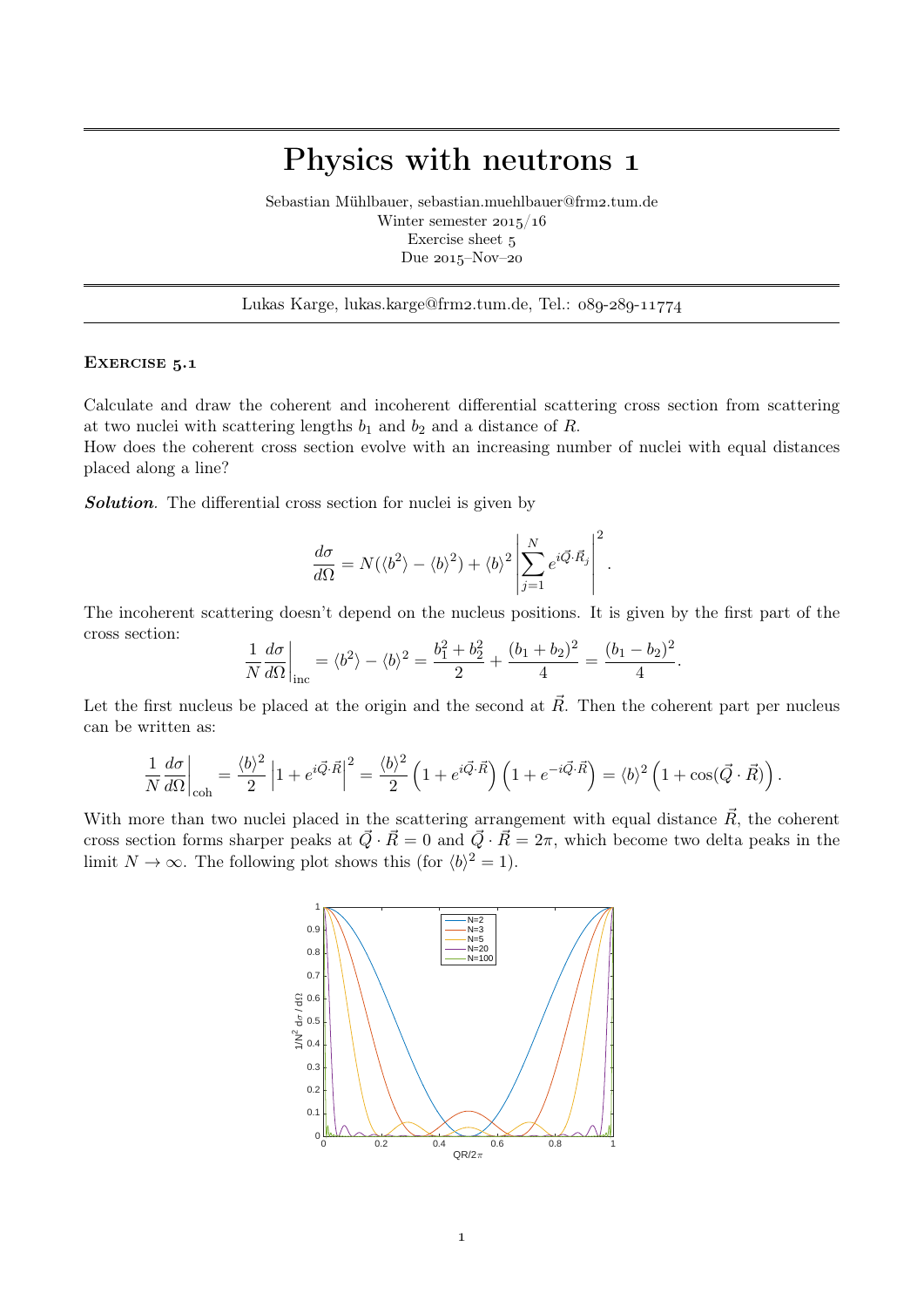Note that the y axis is normalized by  $N^2$  to have the curve shapes better comparable. Since the total cross section per nucleus must stay the same, the peak intensity scales with  $N$  in order to keep the integrated intensity constant.

 $\Box$ 

### EXERCISE 5.2

A 2-dimensional hexagonal lattice with lattice constant  $\alpha$  is given in the normal space. Draw the corresponding lattice in reciprocal space. How are the reciprocal lattice vectors determined? What does the first Brillouin zone look like?

**Solution**. The hexagonal lattice is determined by the two unit vectors

$$
\vec{a}_1 = (a_{11}, a_{12}) = \frac{a}{2}(1, \sqrt{3})
$$
 and  $\vec{a}_2 = (a_{21}, a_{22}) = a(1, 0).$ 

Between real-space unit vectors  $\vec{a}_i$  and reciprocal unit vectors vecb<sub>j</sub>, the following relation must hold, just as for 3-dimensional lattices:

$$
\vec{a}_i \cdot \vec{b}_j = 2\pi \delta_{ij}.
$$

From this, we can formulate a system of equations that needs to be satisfied:

$$
(a_{ij})^T \cdot (b_{ij}) = 2\pi I,
$$

where  $(a_{ij})$  and  $(b_{ij})$  are the matrices formed by the components of the base vectors, and I is the identity matrix in two dimensions. Writing  $A = (a_{ij})^T$ , we can solve this system by multiplying with  $A^{-1}$ :

$$
(b_{ij}) = 2\pi A^{-1},
$$

and  $A^{-1}$  is easily found as

$$
A^{-1} = \frac{1}{\det A} \begin{pmatrix} a_{22} & -a_{12} \\ -a_{21} & a_{11} \end{pmatrix}.
$$

This means that we have found our reciprocal unit vectors:

$$
\vec{b}_1 = \frac{4\pi}{a\sqrt{3}}(0, 1)
$$
 and  $\vec{b}_2 = \frac{2\pi}{a\sqrt{3}}(\sqrt{3}, -1)$ ,

which again form a hexagonal lattice. The first Brillouin zone therefore is a regular hexagon. The following sketch shows real and reciprocal unit cells: